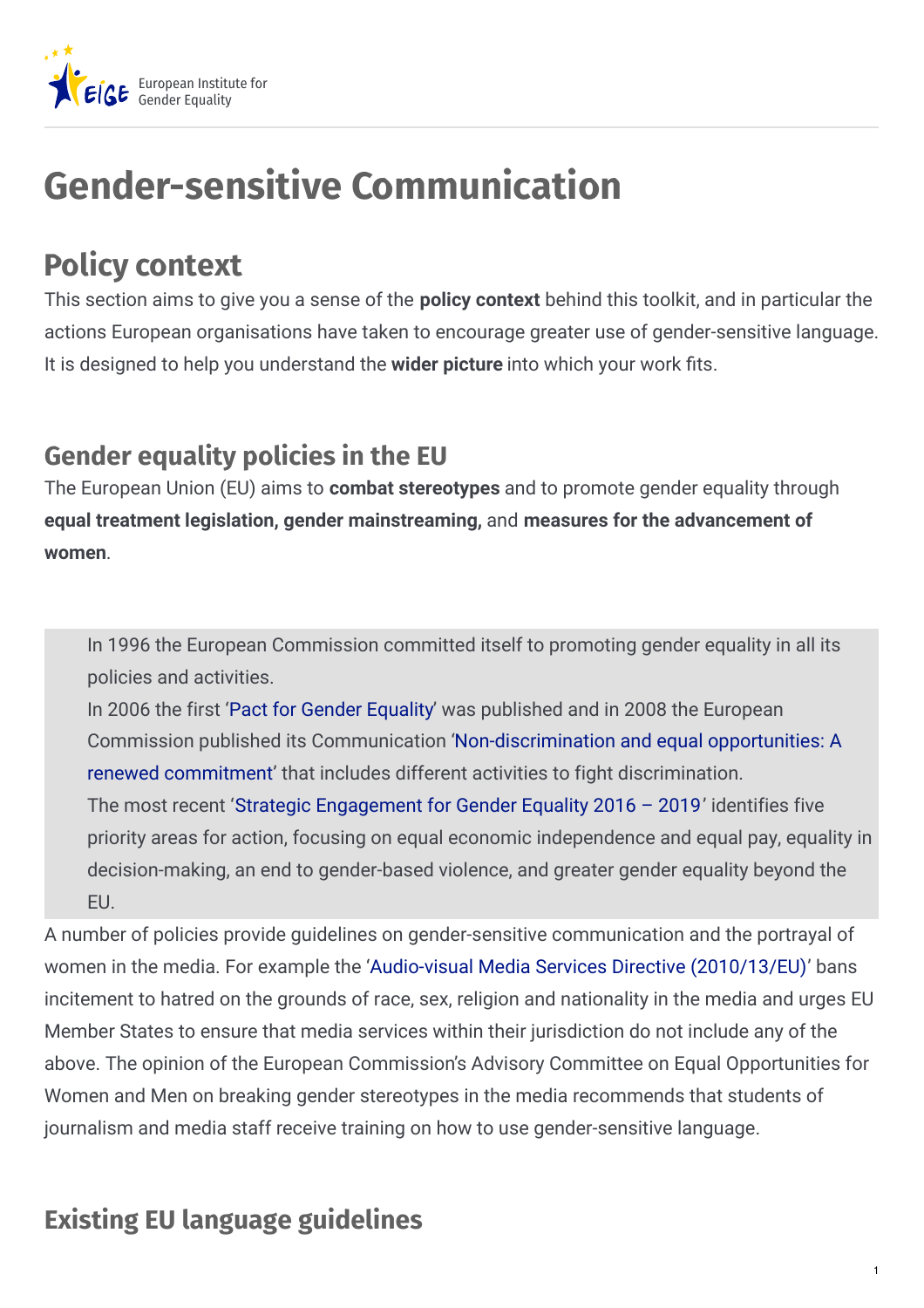### **EU Interinstitutional Style Guide**

The Publications Office of the EU has released instructions on gender-neutral language in its style guide. The focus is on gender-neutral drafting of texts and it includes useful writing tips. It is currently only available in English language.

#### Source: EU [Interinstitutional](https://publications.europa.eu/code/en/en-4100600en.htm) Style Guide  $\vec{\triangle}$

## **English Style Guide by the Directorate - General for Translation**

The English style guide is a handbook for authors and translators in the European Commission and includes a section on gender-neutral language. It includes the same guidelines as the EU Interinstitutional style guide.

### Source: Style Guide by the [Directorate](https://ec.europa.eu/info/sites/info/files/styleguide_english_dgt_en.pdf) - General  $\mathbb Z$ **Fundamental Rights Agency (FRA) Style Guide for Authors**

The style guide includes a section on avoiding discriminatory and offensive language and using gender-neutral language.

#### Source: Style guide for [authors](http://fra.europa.eu/sites/default/files/fra-2012-style-guide-for-authors_en.pdf)  $□$

**10 keys to effectively communicating human rights - 2022 Edition** International human rights organisations across Europe have joined forces with the European Union Agency for Fundamental Rights, united behind the '10 Keys to effectively communicating human rights'. If you are a human rights advocate or communicator, these are the keys for you and your team to work with. Let's all do better when communicating on human rights!

#### Source: 10 keys to effectively [communicating](https://fra.europa.eu/en/publication/2022/10-keys-effectively-communicating-human-rights-2022-edition) human rights  $\mathbb{Z}$

#### **Steps at the national level**

There are **some national policies and initiatives** that aim to combat gender stereotypes in different areas of public work.

Many **institutions (such as universities or ministries)** in EU Member States issue guidelines regarding the use of nondiscriminatory and gender-neutral language.

#### **Examples**